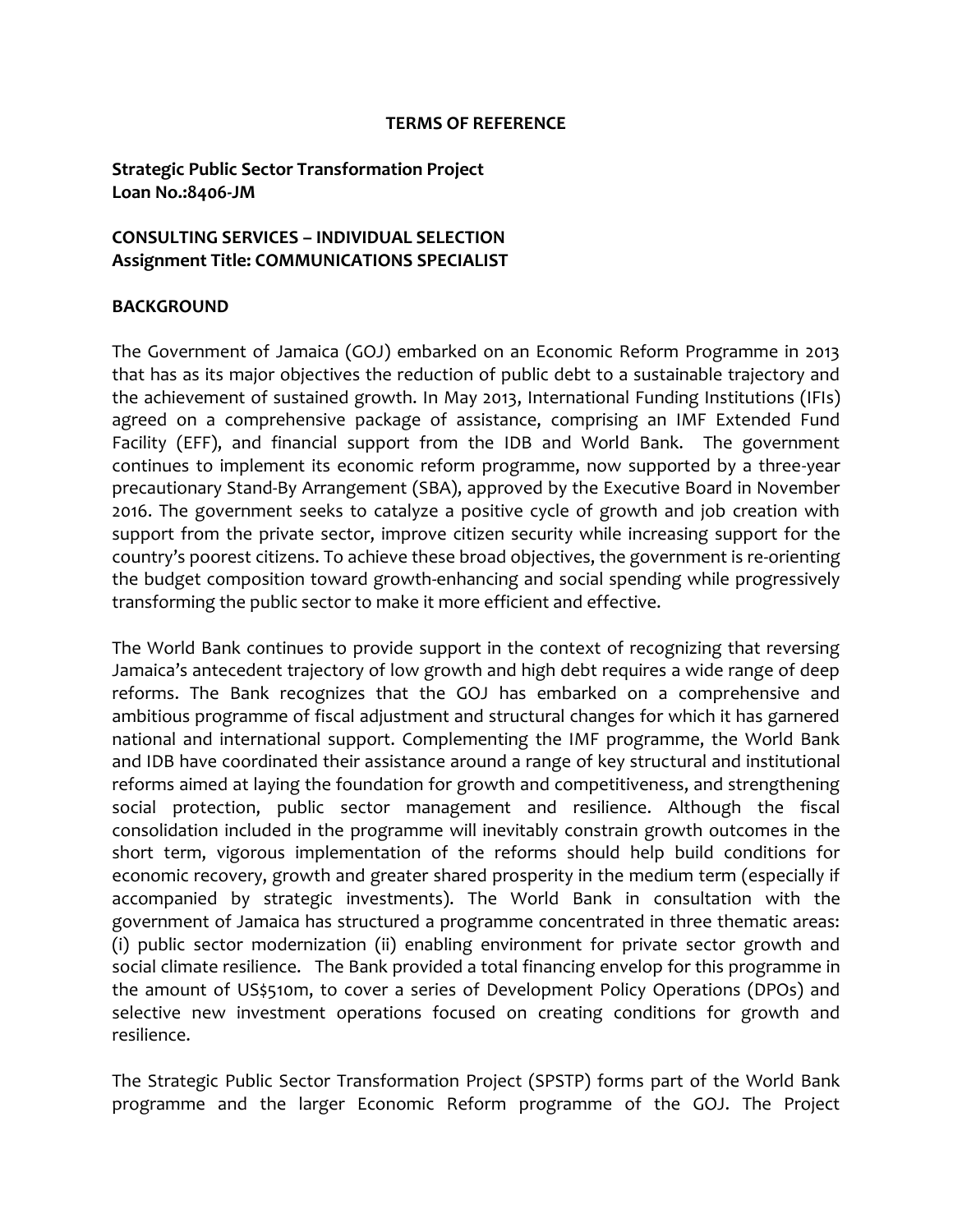Development Objective is to strengthen public resource management and support selected public sector institutions in facilitating a more enabling environment for private sector growth.

| <b>Project Components</b>        |                |                                                           |        |  |
|----------------------------------|----------------|-----------------------------------------------------------|--------|--|
| Component I:                     |                | Strengthening the Public Investment Management System     |        |  |
| Component II:<br>Based           |                | Strengthening the Budget Preparation Process and Results- |        |  |
|                                  |                | Budgeting (RBB)                                           |        |  |
| Component III:<br>Sustainability |                | Adaptive Public Sector Approaches to Promote              | Fiscal |  |
| Component IV                     | $\ddot{\cdot}$ | Strengthening the Accountant General's Department.        |        |  |
| Component V:                     |                | Fostering Industrial Growth and Trade Facilitation        |        |  |
| Component VI:                    |                | Project Management                                        |        |  |

# Component VI

This component will ensure adequate project management is in place for the implementation of the Project. More specifically, it will support Project management to: (i) carry out project audits, (ii) comply with financial management and procurement obligations under the project, (iii) monitor and evaluate project activities, (iv) provide training, and the acquisition of goods required thereof and finance operating costs. (See project overview at appendix 1)

# **ASSIGNMENT OBJECTIVE:**

The communication consultant is required to develop the communication strategy for the Strategic Public Sector Transformation project and implement a holistic communication plan to include where required sub component plans to support project execution.

### **SCOPE OF WORK:**

- Develop and implement the communication strategy and plan to support the execution of the project and the achievement of the project development objective and other specific project objectives
- To ensure that all relevant stakeholders are fully apprised of relevant information to ensure they are able to make informed decisions and or effectively execute their role in relation to the project
- To increase project visibility with a view to educate the public and private sector partners, high level decision makers, project beneficiaries and the wider public about the project achievements and results and clarifying the actual and potential project impact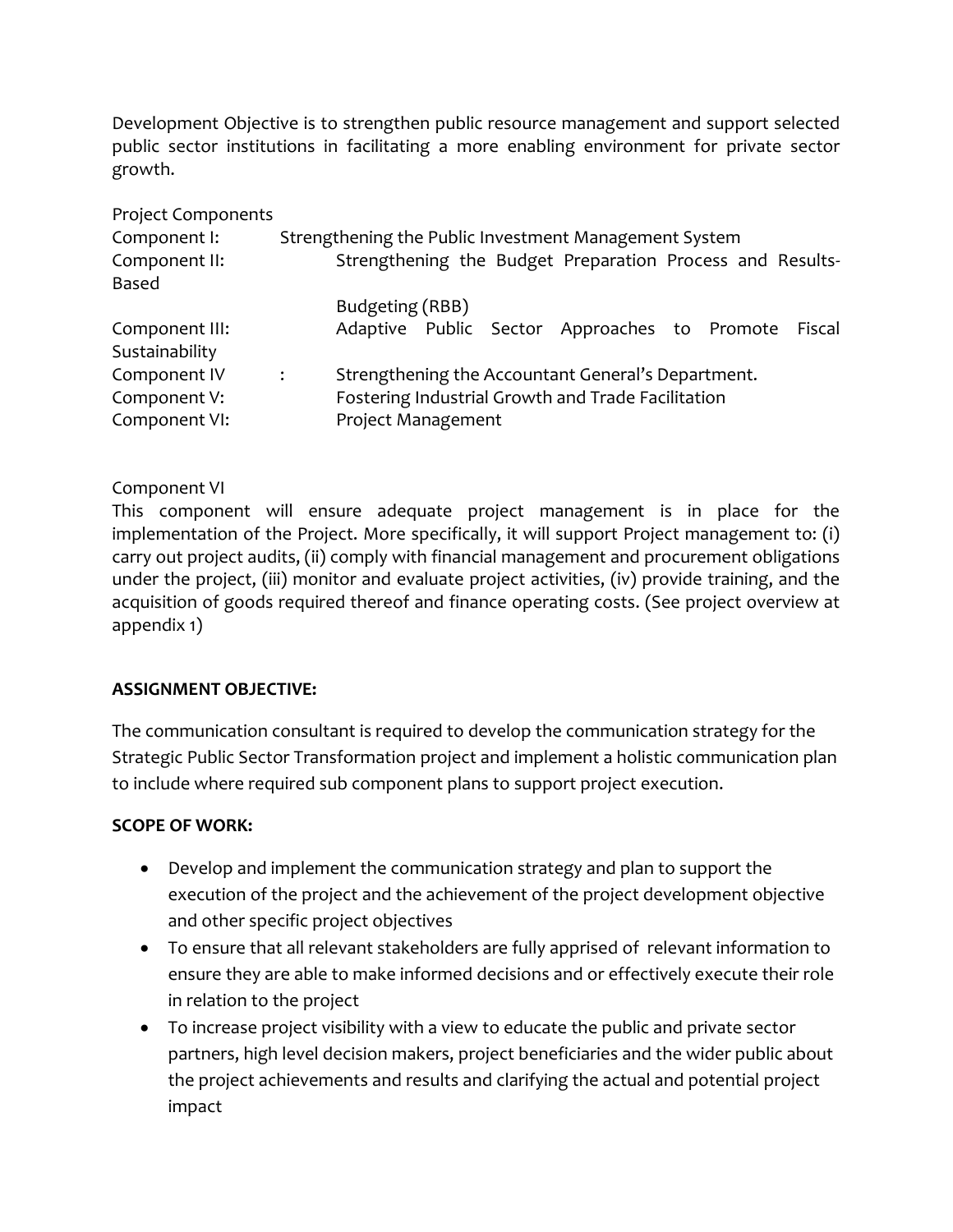- Execute communication strategies for the Public Investment Management Information System and the Medium Term Results based budgeting
- Support communication efforts in respect of Fostering industrial growth and trade facilitation and Change management efforts being undertaken at select institutions
- Support the PIU with its communication which can include but not limited to vetting of official documentation and correspondence emanating from the PIU
- Determine the communication processes, channels and tools to be used across the transformation programme
- Manage the sourcing and contracting with external third parties for the production of communication materials and the delivery of communication services.
- Assist where instructed with the management of existing communication consultancies
- Manage third party suppliers and maintain effective contract control. This may include negotiation and issue management with external agencies

# **DELIVERABLES**

The deliverables under this project are as specified in the table below.

| <b>Key Deliverables</b>                | <b>Performance Standard</b>                     |
|----------------------------------------|-------------------------------------------------|
| Work plan in a format agreed with the  | Tasks and activities defined; task durations    |
| Project Coordinator - Strategic Public | defined; resources defined; milestones          |
| <b>Sector Transformation Project</b>   | defined; dependencies defined.                  |
| Communication strategy                 | Requirement for communication defined;          |
|                                        | objectives of communication strategies          |
|                                        | around transformation activities of the project |
|                                        | components defined. Stakeholders mapped.        |
| Communication plan                     | Communication and engagement plan               |
|                                        | developed; include periodic reports updating    |
|                                        | identified stakeholders on the progress of the  |
|                                        | project (stakeholders include: Minister of      |
|                                        | Finance, Financial Secretary, DFSs as agreed,   |
|                                        | economic growth council, PFM Secretariat,       |
|                                        | PIOJ, Project Steering Committee, Ministers of  |
|                                        | Government directly associated with the         |
|                                        | project)                                        |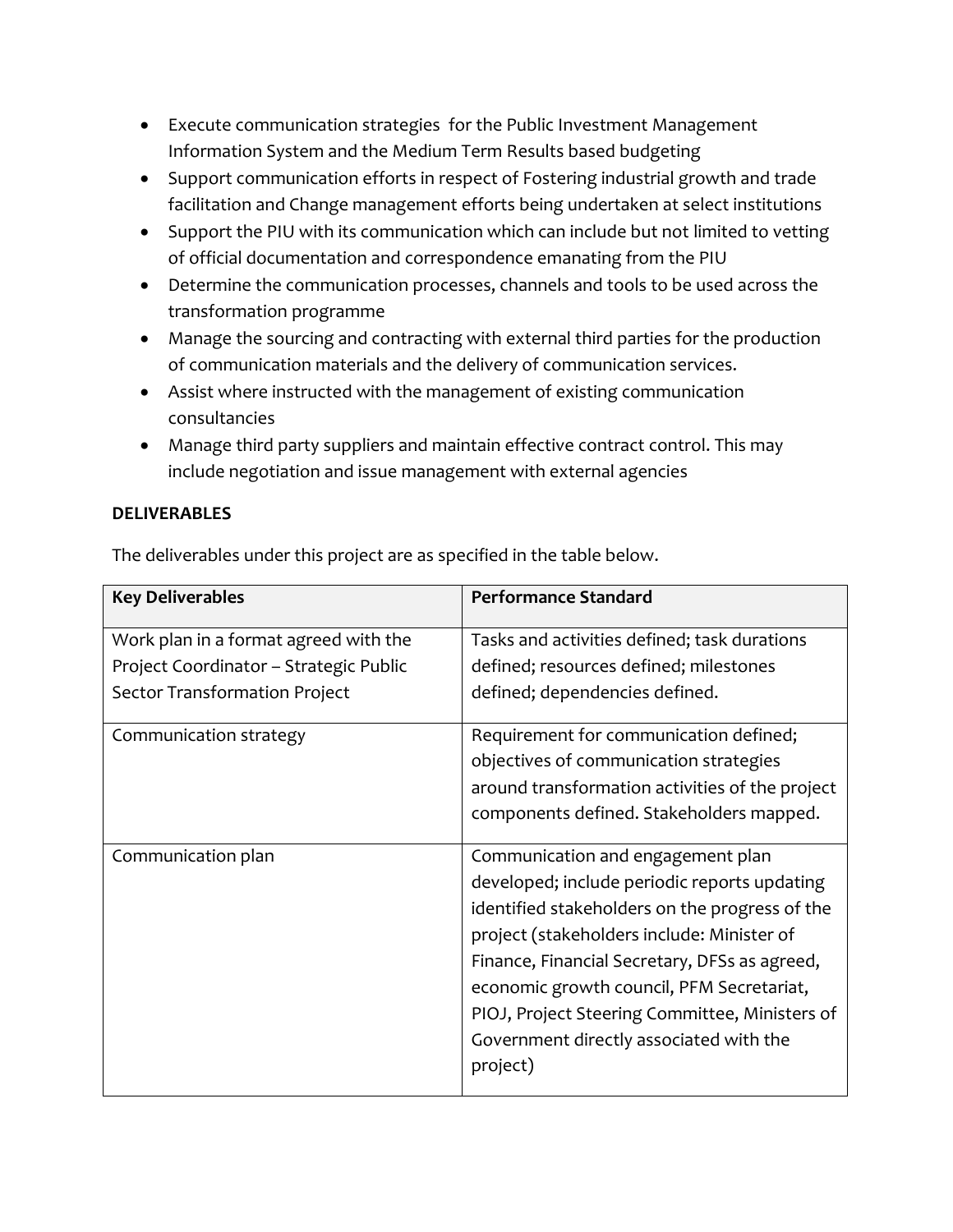| <b>Key Deliverables</b>             | <b>Performance Standard</b>                                                               |
|-------------------------------------|-------------------------------------------------------------------------------------------|
| Communication events and activities | Communication events and/or activities<br>successfully delivered in accordance with plan. |
| Monitoring and Evaluation Framework | Development of framework to measure<br>impact of communication and related<br>activities  |

# **COORDINATION AND REPORTING**

The Communication Consultant will report to the Project Coordinator – Strategic Public Sector Transformation Project and will be required to submit monthly reports on the deliverables.

# **PROFILE OF COMMUNICATION SPECIALIST**

- A University Degree in Communications, Public Relations or related field
- Three years' experience in public sector communication
- Three years' experience in Change Management
- Demonstrable capabilities in implementing effective communication strategies, advanced knowledge of communication principles and methodologies
- Possess an understanding of issues regarding public sector transformation in Jamaica
- Have conducted similar assignments
- The Communication Consultant will be expected to demonstrate the following competencies:
	- $\triangleright$  A solid understanding of communication principles and approaches
	- $\triangleright$  Experience and knowledge of change management principles and methodologies and the role of effective communication and stakeholder engagement in change management
	- $\triangleright$  Excellent communication skills
	- $\triangleright$  Able to work effectively at all levels in an organization
	- $\triangleright$  Strong negotiating skills
	- $\triangleright$  Experience with large-scale organizational change effort.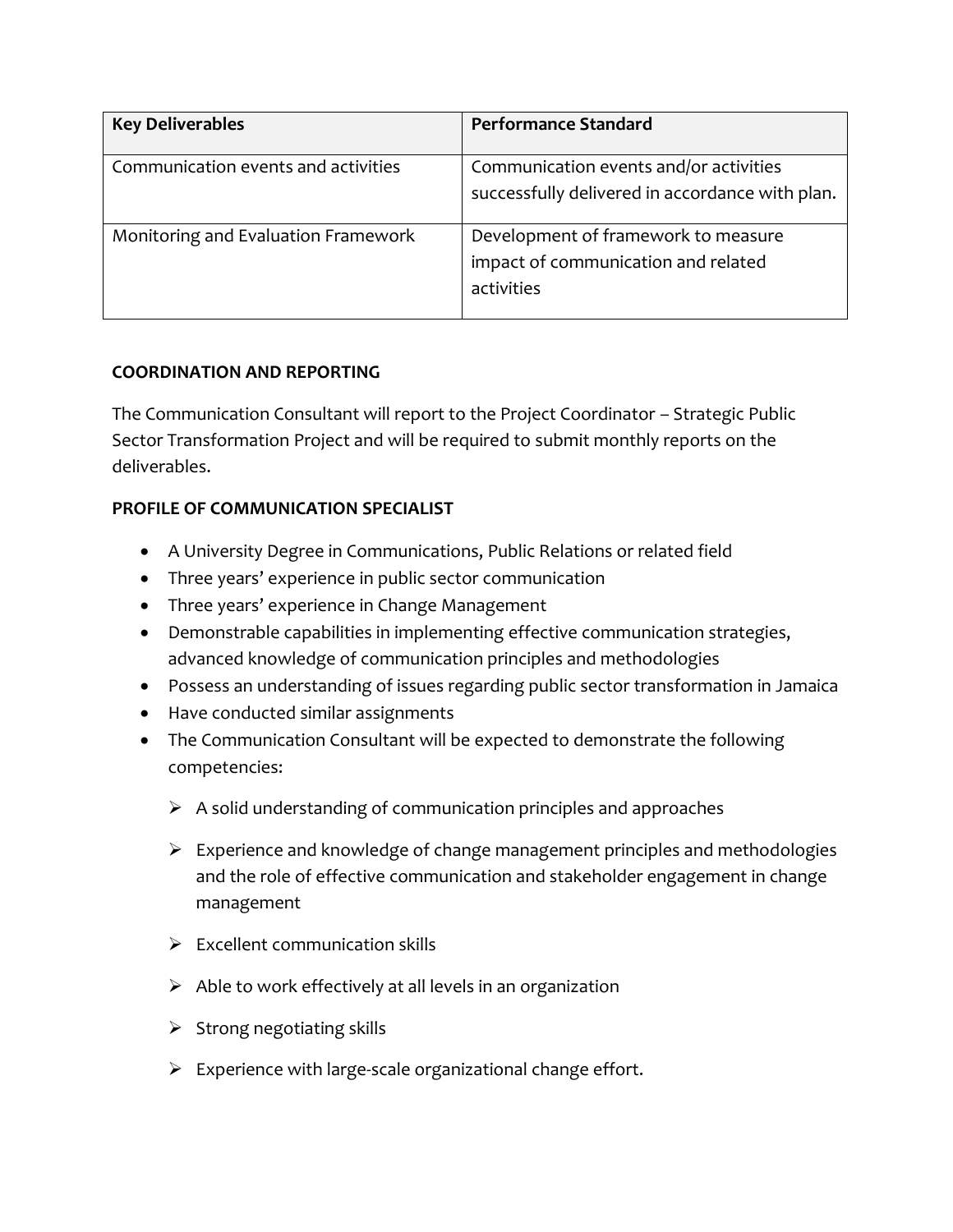- $\triangleright$  Advanced planning and organisational skills and analytical skills
- $\triangleright$  Strong interpersonal and relationship building skills
- $\triangleright$  Ability to work effectively as a team player in a dynamic environment
- $\triangleright$  Familiarity with project management approaches, tools and phases of the project lifecycle
- $\triangleright$  Proficiency in using the Microsoft Office Suite of software

### **DURATION OF CONTRACT**

The Contract will be for a period of 19 months. The anticipated date for commencement of the assignment is June 2018.

# **DATA, LOCAL SERVICES AND FACILITIES TO BE PROVIDED BY CLIENT**

The MOFPS will provide full office accommodation at its offices in Kingston, Jamaica. The Ministry will also provide any resources necessary to conduct workshops necessary to carry out the assignment.

### **APPENDIX 1 – PROJECT OVERVIEW**

### Project Objectives

The Project Development Objective (PDO) is to strengthen public resource management and support selected public sector institutions in facilitating a more enabling environment for private sector growth.

### **Components**

The program is structured in six components, briefly described in the following paragraphs. A full description of the components is found in the Project Appraisal Document. The specific project goals, performance indicators and means of verification are described in the Results Matrix presented in Annex 1 of this manual.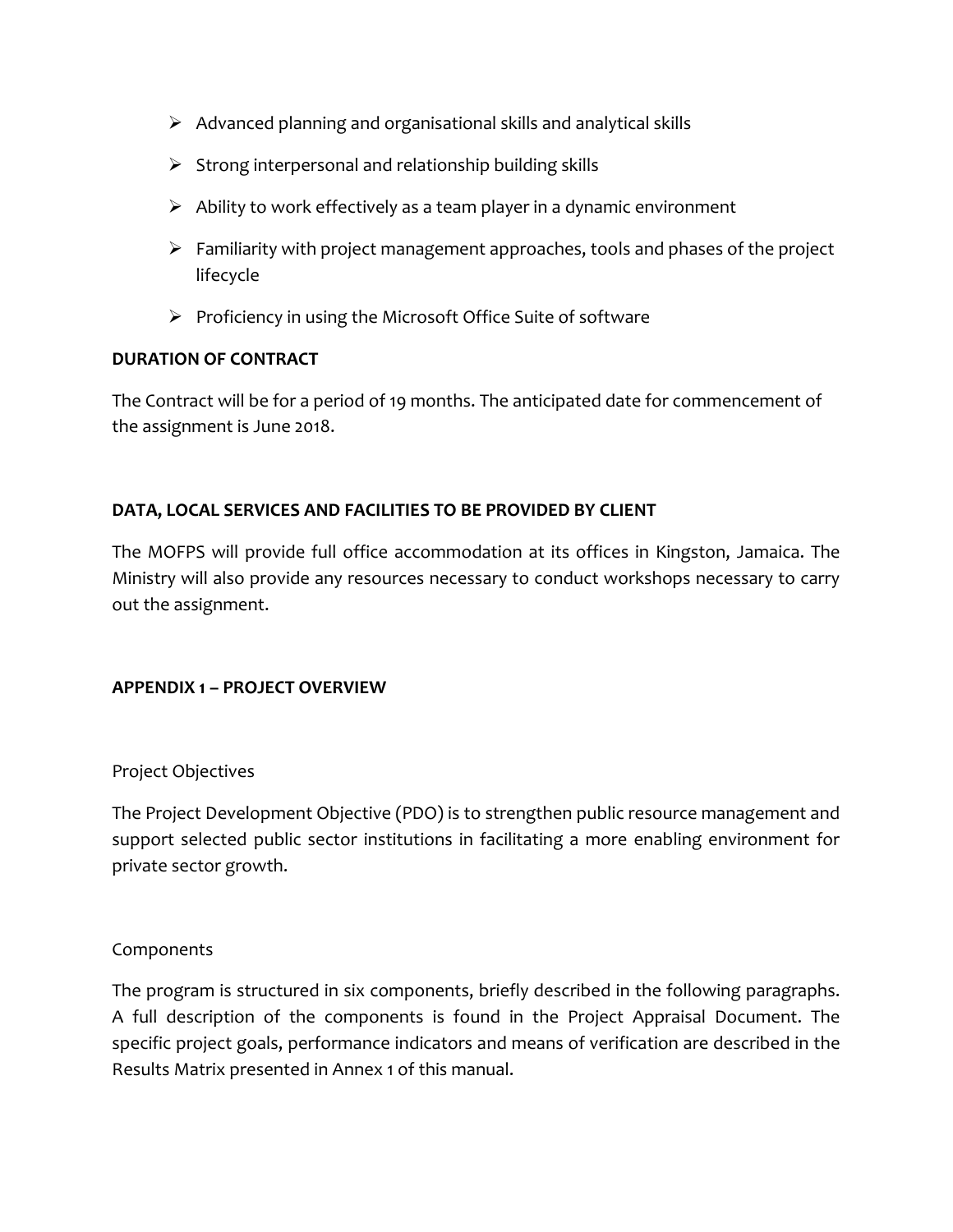Component I. Strengthening the Public Investment Management System (PIMS)

The objective of this component is for the PSIP to incorporate public investment projects with estimated five-year operating and maintenance costs fully linked to long term development goals and medium-term priority areas.

This component will support the GOJ reform efforts through the following activities: (i) migration of the current web-based database to a robust platform to manage all information about public investment across the project cycle and linked to the budgeting and financial systems of the country (expected to be compiled into IFMIS); (ii) design and implementation of a public investment management training program for public sector; (iii) reviewing legislation and carrying out dissemination activities to integrate the PIMS with the administrative systems (including procurement and human resources); (iv) strengthening monitoring through Citizens Participation; (v) designing a fund for the funding of preinvestment financial and economic analysis and post-investment evaluations of the public investments; and (vi) provision of technical assistance for the implementation of the Public Financial Management Action Plan.

Component II. Strengthening the Budget Preparation Process and Results Based Budgeting (RBB)

The objective of this component is to link budgeting with government policy priorities through a gradual transition from annual expenditure planning to a medium-term resultsbased expenditure framework. effectiveness, and can be updated if needed at a later stage. This proposed process will be submitted to the Bank for its no objection.

Component III. Adaptive Public Sector Approaches to Promote Fiscal Sustainability

This component will support measures to institutionalize the process of behavioral change to support new policy processes and provide just-in-Time Technical Assistance (TA) to take into account ad hoc needs of the government and to effectively take advantage of opportunities of intervention when they arise, enabling to bridge policy and implementation gaps revealed in the course of project implementation.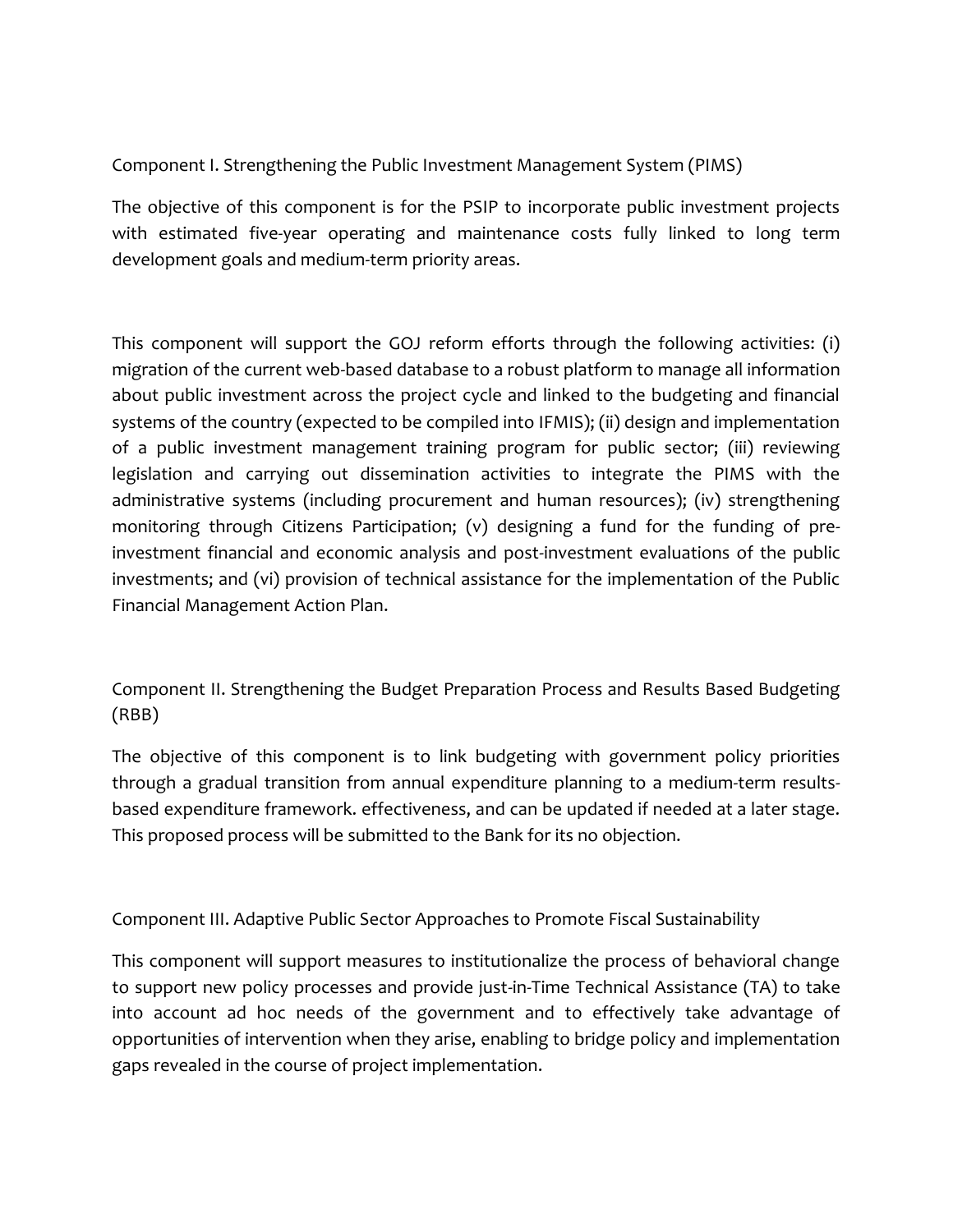# Component IV. Modernizing of the Accountant General's Department

Provision of financing of payments under the Eligible Expenditure Program (EEP) in support of modernizing the AGD, in accordance with the provisions set forth in Section IV of Schedule 2 to this Agreement, including: (a) developing a conceptual model of the treasury single account, clarifying its scope, coverage and main operational processes; (b) reforming the organizational structure of AGD; (c) improving the central treasury management system's general ledger capabilities to provide the required level of controls and information; and (d) training to build the treasury's capacity in cash forecasting and management.

### Component V. Fostering Industrial Growth and Trade Facilitation

The main objective of this thematic area is the development and implementation of an integrated border clearance process through an National Single Window mechanism in which Customs and the participating border agencies will eliminate sequential interventions/inspections and either conduct joint inspections or delegate discrete primary functions to Customs.

# Component VI. Project Management

This component will ensure adequate Project management is in place for the implementation of the Project. The activities under this component will include: (i) carry out Project audits; (ii) comply with the financial management and procurement obligations under the Project; (iii) monitor and evaluate Project activities; (iv) provide training, and the acquisition of goods required thereof and finance Operating Costs.

### Executing Agency and Beneficiary

The executing agency will be the Ministry of Finance and the Public Service (MOFPS), and it will also be the main beneficiary of many of the activities proposed by this IPF. The Project Implementation Unit (PIU) that will be established within the MOF will be responsible for implementing the project. Institutional arrangements have been designed and an